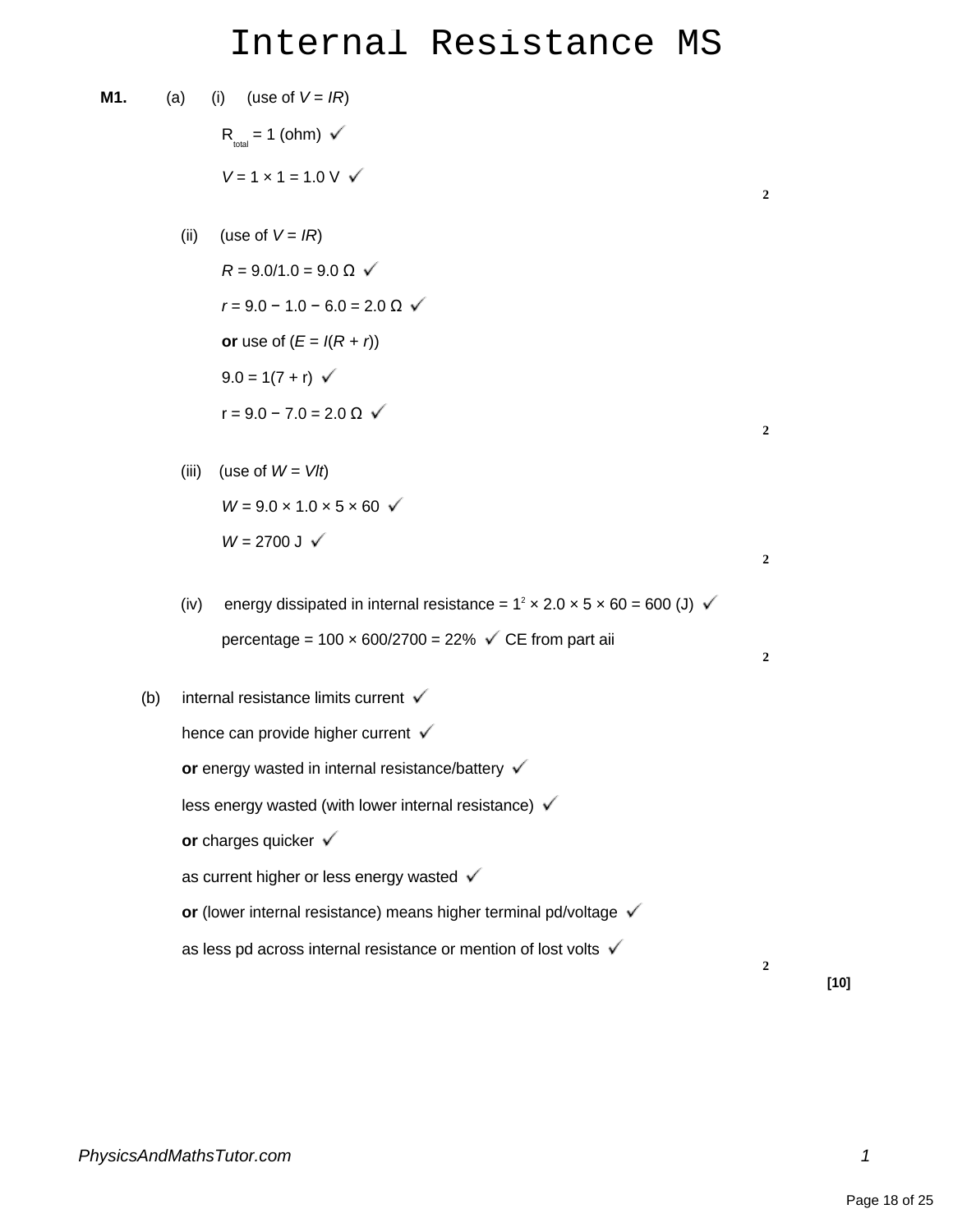**M2.** (a) (i) energy changed to electrical energy per unit charge/coulomb passing through [or electrical energy produced per coulomb or unit charge] [or pd when no current passes through/or open circuit] **(1)**

(ii) 
$$
I = \frac{6}{2.4} = 2.5 \text{ A (1)}
$$

(iii) (use of 
$$
\epsilon = I(R + r)
$$
 gives)  $\epsilon = V + Ir$  and  $8 = 6 + Ir(1)$ 

substitution gives  $8 - 6 = 2.5r(1)($ and  $r = 0.8 Ω)$ 

**4**

**4**

(b) (i) (use of 
$$
P = \ell R
$$
 gives)  $P_R = 2.5^2 \times 2.4 = 15$  W

[or  $P = VI$  gives  $P = 6 \times 2.5 = 15$  W] (1)

(allow C.E. for value of I from (a))

(ii) 
$$
P_{\tau} = 15 + (2.5^2 \times 0.8)
$$
 (1)

= 20 (W) **(1)**

(allow C.E. for values of  $P_{\rm g}$  and  $\eta$ 

(iii) 
$$
E = 5 \times 2 \times 60 = 600 \text{ J (1)}
$$

(allow C.E. for value of P from (i) and  $P_{\tau}$  from (ii))

**[8]**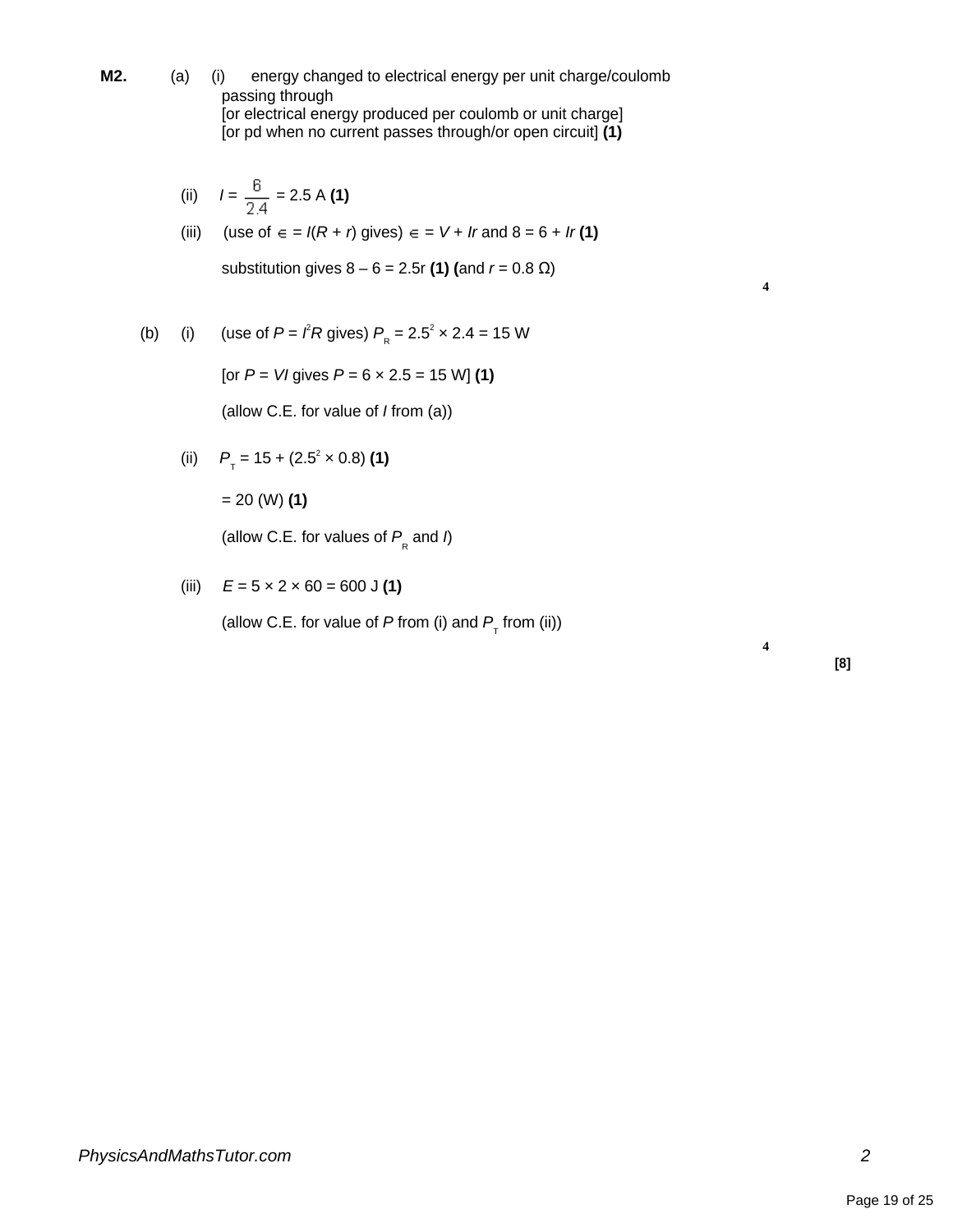**M3.** (i)  $(V = IR$  gives)  $12 = (30 + 30 + 2)1$  (1)

$$
I = \left(\frac{12}{62}\right) = 0.19 \text{ A (1)} \qquad (0.194 \text{ A})
$$
  
(ii) 
$$
V_{pq} = 12 - (0.19 \times 2) \text{ (1)}
$$

$$
= 11.6 \text{ V (1)}
$$

(allow C.E. for incorrect / in (i))

[or 
$$
V_{p_Q} = 0.19 \times 60 = 11.6 \text{ V}
$$
]  
 $(I = 0.194 \text{ A gives } 11.6 \text{ V})$ 

$$
[or V_{pQ} = 12 \times \frac{60}{62} = 11.6 V]
$$

(iii) 
$$
(P_{A} = \mathcal{F}R \text{ gives}) P_{A} = (0.19)^{2} \times 30 = 1.08 \text{ (1)}
$$
 W (1)

$$
[\text{or } P_{\text{A}} = \frac{V^2}{R}]
$$

(allow C.E. for incorrect  $I$  in (i) or incorrect  $V$  in (ii))

(iv)  $(E = P_{\text{A}} t \text{ gives}) E = 1.08 \times 20$  (1)

= 21.6 J **(1)**

(allow C.E. for incorrect  $P_{\text{A}}$  in (iii))

| I<br>۰. |
|---------|
|         |

**M4.** (a) (i) work (done)/energy (supplied) per unit charge (by battery) **(1)** (or pd across terminals when no current passing through cell or open circuit) **1** (ii) when switch is closed a **current flows** (through the battery) **(1)** hence a pd/lost volts develops across the internal resistance **(1) 2** (b) (use of  $\varepsilon = V + Ir$ )  $I = 5.8/10 = 0.58$  (A) (1)

$$
6.0 = 5.8 + 0.58r(1)
$$

$$
r = 0.2/0.58 = 0.34 \, (\Omega) \, (1)
$$

*PhysicsAndMathsTutor.com 3*

**3**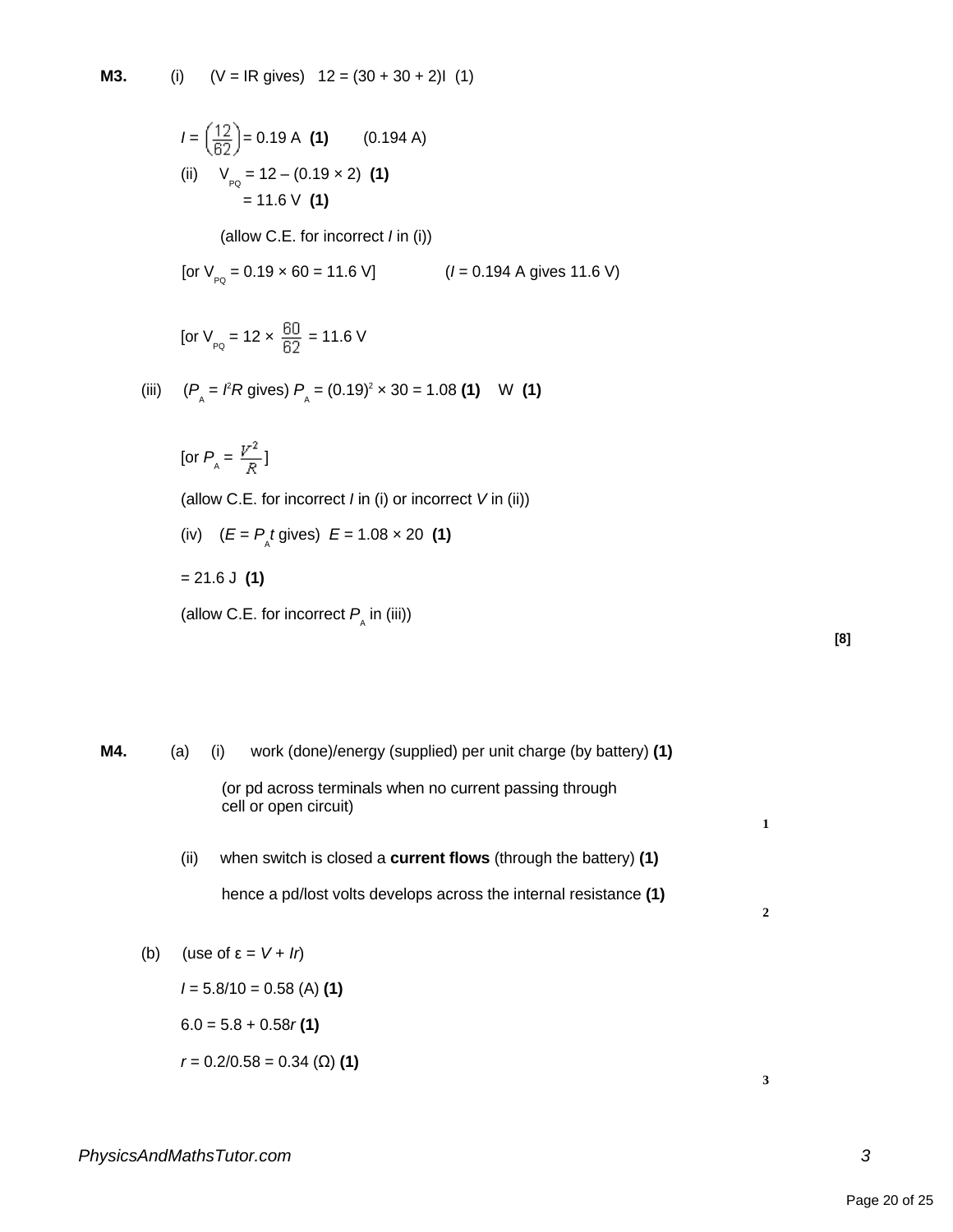(c) need large current/power to start the car **(1)** (or current too low)

internal resistance limits the current/wastes power(or energy)/reduces terminal pd/increases lost volts **(1)**

**[8]**

**[5]**

**2**

**2**

**3**

**2**

**M5.** (a) (use of  $E = V + Ir$ )

12 = V + 420 × 0.0095 **(1)**  $V = 8.0(1)$ V (1)

(b)  $\rho = RA/I = 1.6 \times 10^{-3} \times 7.9 \times 10^{-5}/0.75$  (1)

$$
R = 1.7 \times 10^{-7} (1) \Omega m (1)
$$

**M6.** (a) (i) work done (by the battery) per unit charge **(1) or** (electrical) energy per unit charge **or** pd/voltage when open circuit/no current

> (ii) the resistance of the materials within the battery **(1) or** hindrance to flow of charge **in** battery **or** loss of pd/voltage per unit current

(b) (i) (use of 
$$
E = V + Ir
$$
)

 $12 = V + 800 \times 0.005$  (1) (working/equation needs to be shown)

 $V = 12 - 4 = 8.0V(1)$ 

(ii) (use of  $P = f r$ )

 $P = 800^2 \times 0.005$  (1) (working/equation needs to be shown)

P = 3200 **(1)** W **(1) or** J s–1

**5**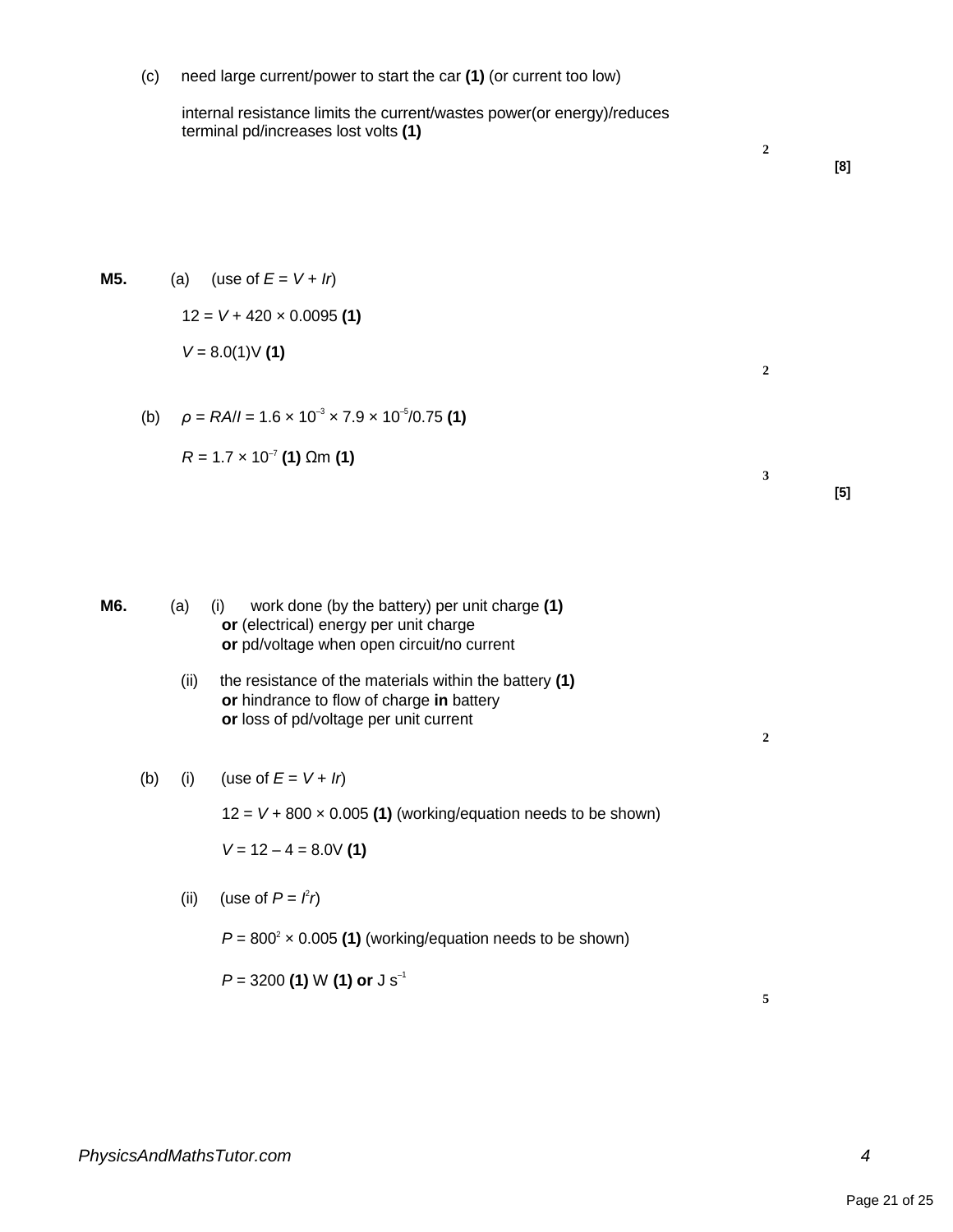(c) car will probably **not** start **(1)**

battery will not be able to provide enough current **(1) or** less current **or** lower terminal pd/voltage **2 M7.** (a) mention of pd across internal resistance **or** energy loss in internal resistance **or** emf > V pd across internal resistance/lost volts increases with current **or** correct use of equation to demonstrate **2** (b) (i)  $y -$  intercept 1.52 V ( $\pm$  0.01 V)  $\checkmark$ **1** (ii) identifies gradient as  $r$  or use of equation  $\checkmark$ substitution to find gradient or substitution in equation  $\checkmark$  $r = 0.45 \pm 0.02 \Omega$ **3** (c) (i) same intercept  $\checkmark$ double gradient (must go through 1.25, 0.40  $\pm$  1.5 squares)  $\checkmark$ **2** (ii) same intercept horizontal line  $\checkmark$ **1** (d) (i) (use of  $Q = lt$ )  $Q = 0.89 \times 15 = 13 \sqrt{C} \sqrt{ }$ **2** (ii) use of  $P = \ell r \cdot$  $P = 0.89^2 \times 0.45$  $P = 0.36 W \checkmark$ **2 [13]**

**QWC 1**

**3**

**[9]**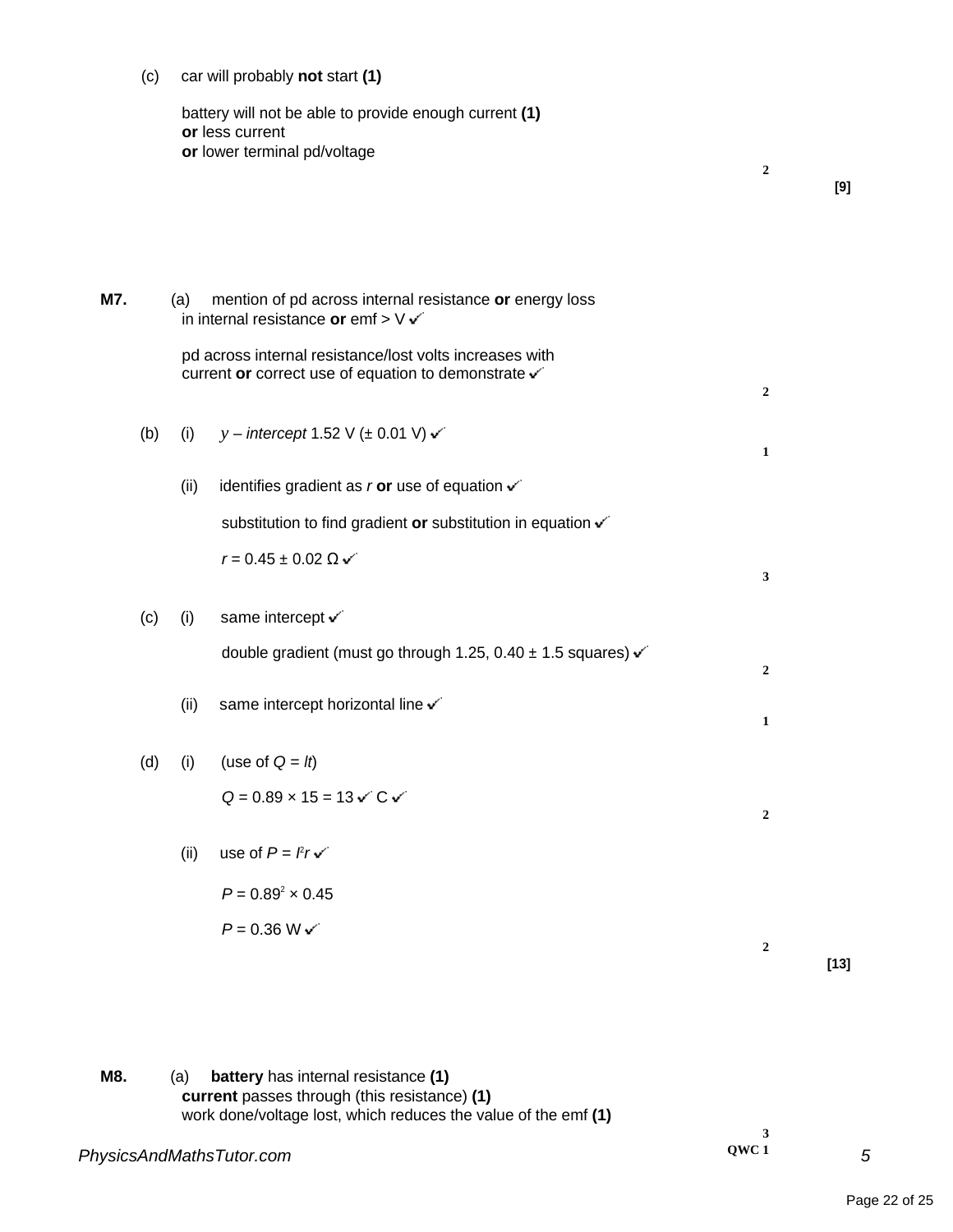|      | (b) | (i)   | circuit diagram to show:<br>two cells in series (1)<br>two resistors, each labelled $r(1)$                                                                                                                                                                                                                                                                                                       |                   |        |
|------|-----|-------|--------------------------------------------------------------------------------------------------------------------------------------------------------------------------------------------------------------------------------------------------------------------------------------------------------------------------------------------------------------------------------------------------|-------------------|--------|
|      |     | (ii)  | (use of $P = IV$ gives) 1.6 = 2.5 $I(1)(I = 0.64(A))$<br>(use of ∈ = $V$ + <i>lr</i> gives) 3.0 = 2.5 +0.64 x 2 <i>r</i> (1) (1)<br>$0.5 = 1.28r$ and $r = 0.39 \Omega(1)$<br>[or $R_{\text{bulb}} = 2.5^2/1.6 = 3.9$ ( $\Omega$ ) and 2.5 = 3.9 × <i>l</i> gives <i>l</i> = 0.64 (A)<br>'lost volts' = $(3 – 2.5) = 0.5$ (V) i.e. 0.25 (V) per cell<br>$0.25 = 0.64r$ and $r = 0.39$ $\Omega$ ] | 5                 |        |
|      | (c) |       | $\epsilon = V + Ir$ gives $V = -Ir + \epsilon$ (equation of straight line) (1)<br>intercept on y-axis gives $\in$ (1)<br>gradient gives $(-)r(1)$                                                                                                                                                                                                                                                |                   |        |
|      |     |       |                                                                                                                                                                                                                                                                                                                                                                                                  | 3                 | $[11]$ |
| M9.  |     |       | (a) $V = -Ir + \in (1)$                                                                                                                                                                                                                                                                                                                                                                          | 1                 |        |
|      | (b) |       | straight line (within 1st quadrant) (1)<br>negative gradient (1)                                                                                                                                                                                                                                                                                                                                 | 2                 |        |
|      | (c) |       | $\epsilon$ : intercept on voltage axis (1)<br>$r$ . gradient $(1)$                                                                                                                                                                                                                                                                                                                               | 2                 | $[5]$  |
| M10. |     | (a)   | $6.0 (\Omega) (1)$<br>(i)                                                                                                                                                                                                                                                                                                                                                                        |                   |        |
|      |     | (ii)  | 4.5 (V) $(1)$                                                                                                                                                                                                                                                                                                                                                                                    | $\mathbf{1}$<br>1 |        |
|      |     | (iii) | (use of $I = V/R$ )<br>$I = 4.5/6.0 = 0.75$ (A) (1)                                                                                                                                                                                                                                                                                                                                              |                   |        |
|      |     |       | current through cell $A = 0.75/2 = 0.375$ (A) (1)                                                                                                                                                                                                                                                                                                                                                | 2                 |        |
|      |     | (iv)  | charge = $0.375 \times 300 = 112$ (1) C (1)                                                                                                                                                                                                                                                                                                                                                      | 2                 |        |